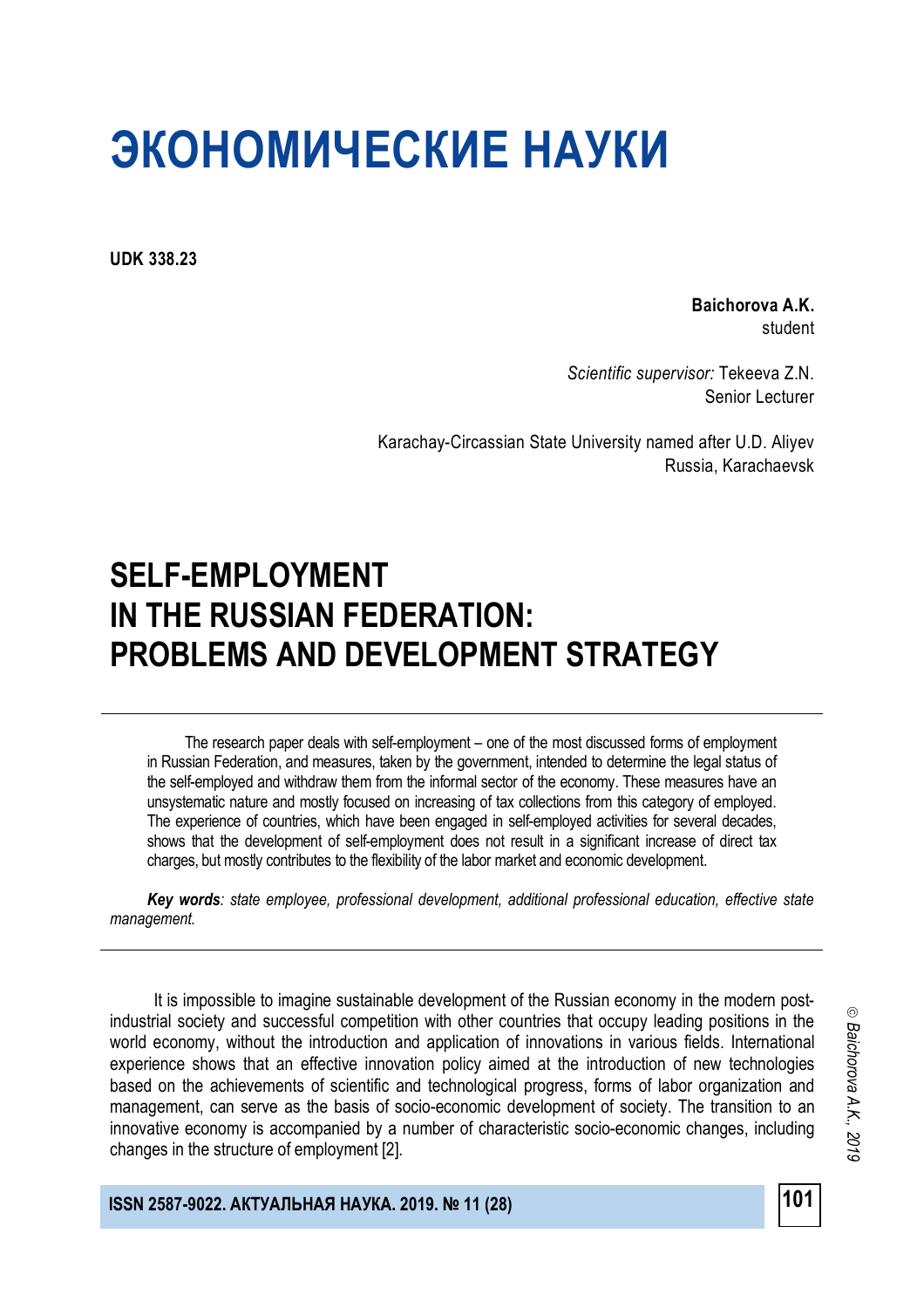The creation of a flexible and efficient labor market is the most important task of an innovative economy, which allows to realize the maximum labor potential of a person. One of the key features of the flexible labor market is considered to be the emergence of new non-standard forms of employment, which are a factor of stability of the labor market, and their active development can be seen as the adaptation of the population to socio-economic changes. Non-standard employment has both advantages and disadvantages [4].

The main advantages of non-standard forms of employment are:

- the emergence of new jobs;

- development of new motives and incentives for work;

- the emergence of additional employment opportunities for persons with low competitiveness;

- creation of conditions to solve the problems of unemployment and increase

employment indicator;

- reduction of labor costs;

- improving competitiveness in the short and medium term [4].

The main disadvantages of the non-standard forms are:

- the lack of adequate social protection and perspectives of vertical career;

- low wages, which can lead to increased income differentiation and social tensions;

- high turnover and lack of experience, which may lead to a decrease in the quality of goods and services produced [4].

The international labor organization defines self-employment as employment in which remuneration is directly dependent on income (or

potential income) derived from manufactured goods and services [2].

The Ministry of Justice has developed a bill proposing to Supplement the Law on employment with the term «self-employed» [5]. According to the bill, citizens who meet the following criteria are considered to be self-employed:

- individuals who independently carry out at their own risk activities aimed at systematic profitmaking on rendering services, performance of works for physical persons based only on personal labor participation, including during the time free from execution of duties under the labor contract;

- not registered as individual entrepreneurs;

- over 16 years of age;

- submitted notifications on implementation of the specified activity to tax authority according to the legislation of the Russian Federation on taxes and fees [5].

The key difference between self-employment and individual entrepreneurship is that the selfemployed provide services are on an individual basis and do not hire additional workers, while individual entrepreneurs (IE) can enter into an employment contract and attract additional labor [3].

The set of regulatory measures to stimulate the development of self-employment should include the following areas:

- simplification of the registration procedure,

- reduction of the tax burden on certain amounts of income,

- introduction of an adequate system of patents for those activities, income from which is unstable and is not able to generate a large income (cleaning, tutoring, nursing, elderly etc.).

Currently, the Russian Federation has not developed a legislative framework that would create favourable conditions for the activities of the self-employed and determine their legal status. At the end of 2016 the law exempting from taxation the income of individuals who are not individual entrepreneurs was approved. They include personal incomes received from individuals for rendering them the following services for personal, household and (or) other similar needs:

- supervision and care of children, sick persons, persons who have reached the age of 80 years, as well as other persons in need of constant outside care at the conclusion of the medical organization;

- tutoring;

- on cleaning of premises, housekeeping [5].

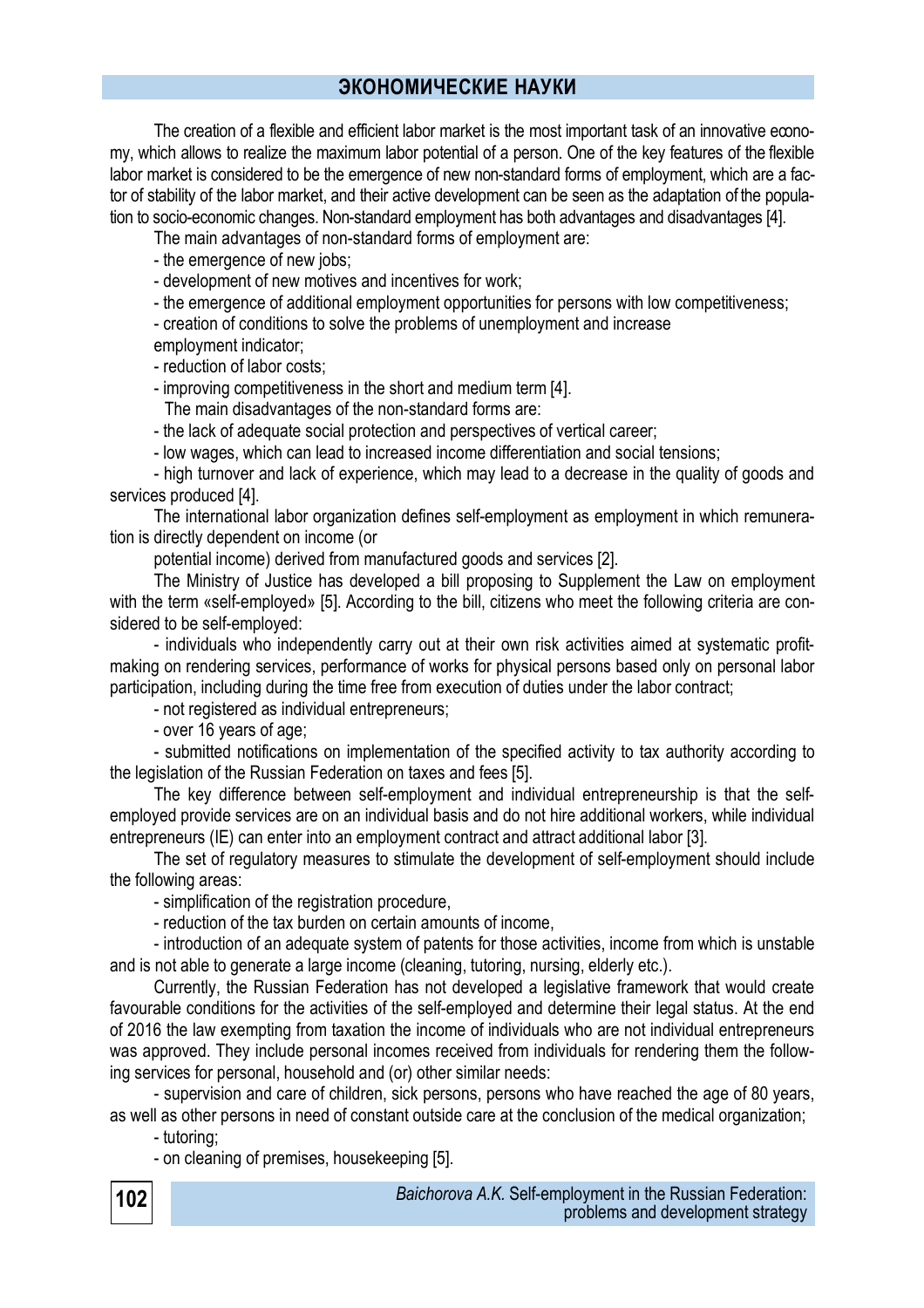The adopted law exempted from tax duties part of the self-employed (individuals who are not registered as sole proprietors) engaged in certain activities and receiving income from this activity for two years. This was the first step taken by the government towards regulating the activities of the selfemployed and creating favorable conditions for the spread of this species. However, the list of services defined in this Federal law is very limited, and the legal status of self-employed citizens has not been determined. With the right approach of the regional authorities, this list may include activities that are typical for the region. For example, in regions that have potential for tourism business, such a list can include citizens engaged in the provision of services in the field of tourism, etc.

Another challenge facing the government in regulating the activities of the self-employed is to rule out the possibility of their activities being deemed illegal. For that purpose, in July 2017, the State Duma amended the Civil Code, providing for the possibility of citizens to engage in certain types of entrepreneurial activity without the formation of a legal entity and without registration as an individual entrepreneur.

The category of self-employed can include a wide range of people of different ages, with different work experience, skills, level of education. Among the main reasons that prompted the employee to resort to self-employment, usually distinguish the following:

- problems at the main place of work (instability in the enterprise);

- low level of wages in hired labor;

- the desire to plan their lives, to escape from the rigid schedule and the working hierarchy.

According to Statistics in 2016 in Russia about 4 000 thousand people were self-employed, accounting for 5,7 % of the total employed population. Most of them – about 2 000 thousand people (57,9 % of the total number of self-employed) were engaged in business activities without forming a legal entity; more one thousand people (41,3 % of the total number of self-employed) were engaged in work in their own household for the production of agricultural products, forestry, hunting and fishing; and only 34 thousand people (less than 1 %) were involved in enterprises and organizations with the status of a legal entity [1].

In our opinion for the successful development of self-employment of the population the state should take the following steps:

- to create a legal and legislative framework that allows for quick and without unnecessary paperwork «red tape» to register physical to a person as self-employed;

- determine the legal status of the self-employed;

- create a loyal system of taxation of the self-employed;

- create a special support system for the self-employed, which would let people who lost their jobs and want to start a business, receive special training, as well as receive comprehensive support (legal, information, etc.) from the state.

Thus, the main goal that the state achieves with proper regulation of the activities of selfemployed citizens is to increase entrepreneurial activity, realize the labor potential of the population and create new jobs that contribute to the development of the economy. In addition, support for the activities of the self-employed will reduce unemployment and social tension, as well as provide an opportunity for the population to acquire entrepreneurial skills and realize their labor potential.

#### *LIST OF REFERENCES*

1. Federal'naya sluzhba gosudarstvennoy statistiki: ofitsial'nyy sayt [electronic text data]. – Mode of access: http://www.gks.ru.

2. International Classification on Status in Employment: ofitsial'nyy sayt Mezhdunarodnoy organizatsii truda [electronic text data]. – Mode of access: http://www.ilo.org/global/statistics-and-databases/statisticsoverviewand-topics/status-in-employment/current-guidelines/lang--en/index.htm.

3. Shchipanova D.G. Osobennosti sprosa i ispol'zovaniya trudovykh resursov. Zanyatost' v neformal'nom sektore rossiyskoy ekonomiki // MIR (Modernizatsiya. Innovatsii. Razvitiye). – 2015. – T. 6. – № 3. – S. 37–45.